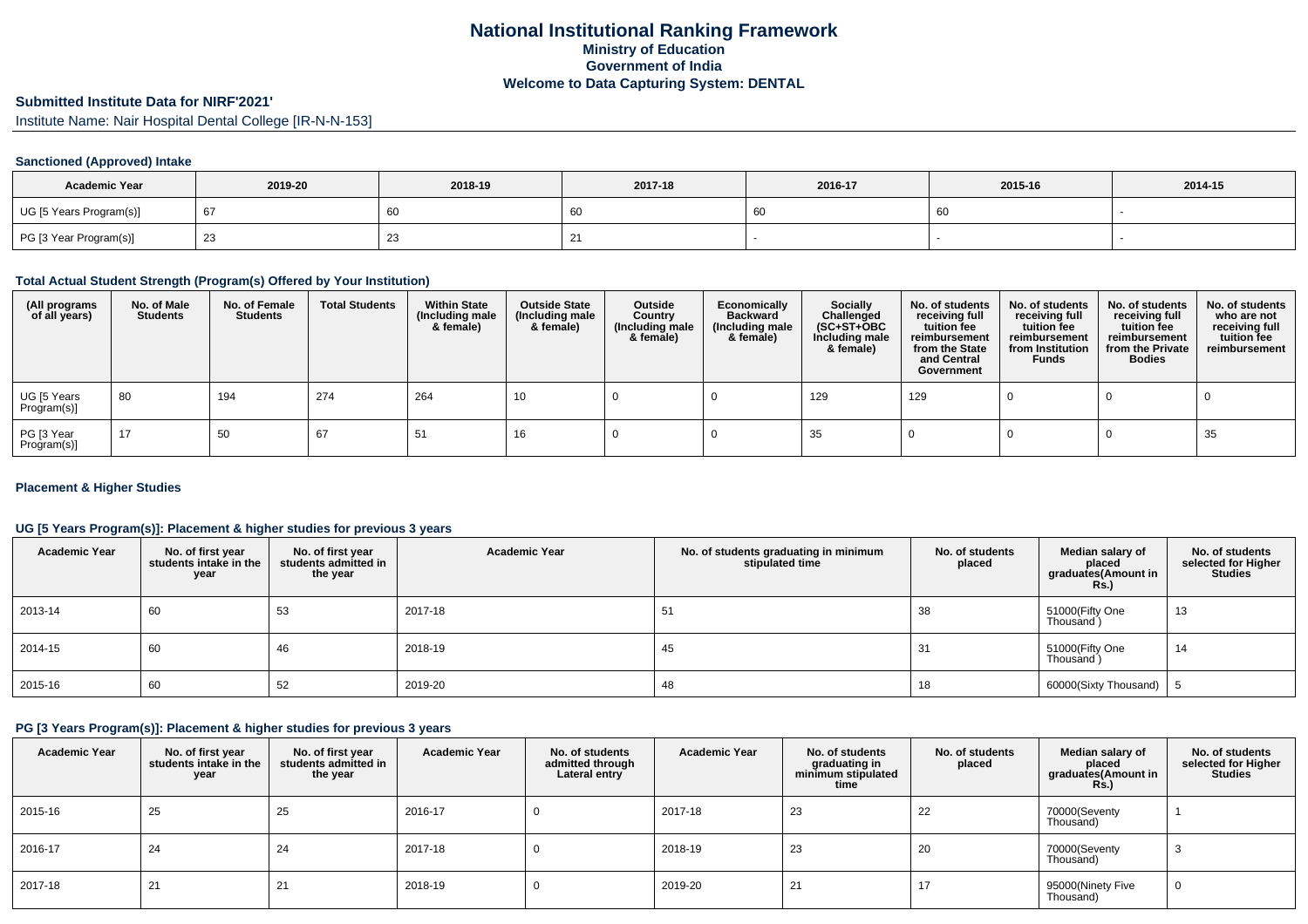#### **Ph.D Student Details**

| Ph.D (Student pursuing doctoral program till 2019-20 Students admitted in the academic year 2020-21 should not be entered here.) |         |         |         |  |  |  |  |
|----------------------------------------------------------------------------------------------------------------------------------|---------|---------|---------|--|--|--|--|
| <b>Total Students</b>                                                                                                            |         |         |         |  |  |  |  |
| Full Time                                                                                                                        |         |         |         |  |  |  |  |
| Part Time                                                                                                                        |         |         |         |  |  |  |  |
| No. of Ph.D students graduated (including Integrated Ph.D)                                                                       |         |         |         |  |  |  |  |
|                                                                                                                                  | 2019-20 | 2018-19 | 2017-18 |  |  |  |  |
| Full Time                                                                                                                        |         |         |         |  |  |  |  |
| Part Time                                                                                                                        |         | 0       |         |  |  |  |  |
| No. of students Graduating in Super Speciality program (DM/MCH)                                                                  |         |         |         |  |  |  |  |
| 2019-20                                                                                                                          | 2018-19 | 2017-18 |         |  |  |  |  |

### **Financial Resources: Utilised Amount for the Capital expenditure for previous 3 years**

| <b>Academic Year</b>                                                                                 | 2019-20                                                                                                                                | 2018-19                                                                     | 2017-18                                                                   |  |  |  |  |  |  |
|------------------------------------------------------------------------------------------------------|----------------------------------------------------------------------------------------------------------------------------------------|-----------------------------------------------------------------------------|---------------------------------------------------------------------------|--|--|--|--|--|--|
|                                                                                                      | <b>Utilised Amount</b>                                                                                                                 | <b>Utilised Amount</b>                                                      | <b>Utilised Amount</b>                                                    |  |  |  |  |  |  |
| Annual Capital Expenditure on Academic Activities and Resources (excluding expenditure on buildings) |                                                                                                                                        |                                                                             |                                                                           |  |  |  |  |  |  |
| Library                                                                                              | 4112795 (Forty one Lakhs Twelve Thousand Seven Ninety<br>4183437 (Forty one Lakhs Eighty Three Thousand Four Thirty<br>Five)<br>Seven) |                                                                             | 1127538 (Eleven Lakhs Twenty Seven Thousand Five hundred<br>Thirty eight) |  |  |  |  |  |  |
| New Equipment for Laboratories                                                                       | 11082031 (One Crore Ten lakhs Eighty two Thousand Thirty<br>one)                                                                       | 2982535 (Twenty Nine Lakhs Eighty two Thousand Five<br>Hundred Thirty Five) | 3040006 (Thirty Lakhs Forty Thousand Six)                                 |  |  |  |  |  |  |
| Other expenditure on creation of Capital Assets (excluding<br>expenditure on Land and Building)      | 26500000 (Two Crores Sixty five Lakhs)                                                                                                 | 22000000 (Two Crores Twenty Lakhs)                                          | 20278000 (Two Crores Two Lakhs Seventy Eight Thousand)                    |  |  |  |  |  |  |

# **Financial Resources: Utilised Amount for the Operational expenditure for previous 3 years**

| <b>Academic Year</b>                                                                                                                                                                            | 2019-20                                                                  | 2018-19                                                         | 2017-18                                                             |  |  |  |  |  |  |
|-------------------------------------------------------------------------------------------------------------------------------------------------------------------------------------------------|--------------------------------------------------------------------------|-----------------------------------------------------------------|---------------------------------------------------------------------|--|--|--|--|--|--|
|                                                                                                                                                                                                 | <b>Utilised Amount</b>                                                   | <b>Utilised Amount</b>                                          | <b>Utilised Amount</b>                                              |  |  |  |  |  |  |
| <b>Annual Operational Expenditure</b>                                                                                                                                                           |                                                                          |                                                                 |                                                                     |  |  |  |  |  |  |
| Salaries (Teaching and Non Teaching staff)                                                                                                                                                      | 298832000 (Twenty Nine Crores Eighty Eight Lakhs Thirty two<br>Thousand) | 295406000 (Twenty Nine Crores Fifty Four Lakhs Six<br>Thousand) | 275703000 (Twenty Seven Crores Fifty Seven Lakhs Three<br>Thousand) |  |  |  |  |  |  |
| Maintenance of Academic Infrastructure or consumables and<br>other running expenditures (excluding maintenance of hostels<br>and allied services, rent of the building, depreciation cost, etc) | 52995000 (Five Crores Twenty Nine Lakhs Ninety Five<br>Thousand)         | 19175000 (One Crore Ninety One Lakhs Seventy Five<br>Thousand)  | 15466000 (One Crore Fifty Four Lakhs Sixty Six Thousand)            |  |  |  |  |  |  |
| Seminars/Conferences/Workshops                                                                                                                                                                  | 500000 (Five Lakhs)                                                      | 350000 (Three lakhs Fifty Thousand)                             | 300000 (Three Lakhs)                                                |  |  |  |  |  |  |

**IPR**

| Calendar year            | 2019 | 2018 | 2017 |
|--------------------------|------|------|------|
| No. of Patents Published |      |      |      |
| No. of Patents Granted   |      |      |      |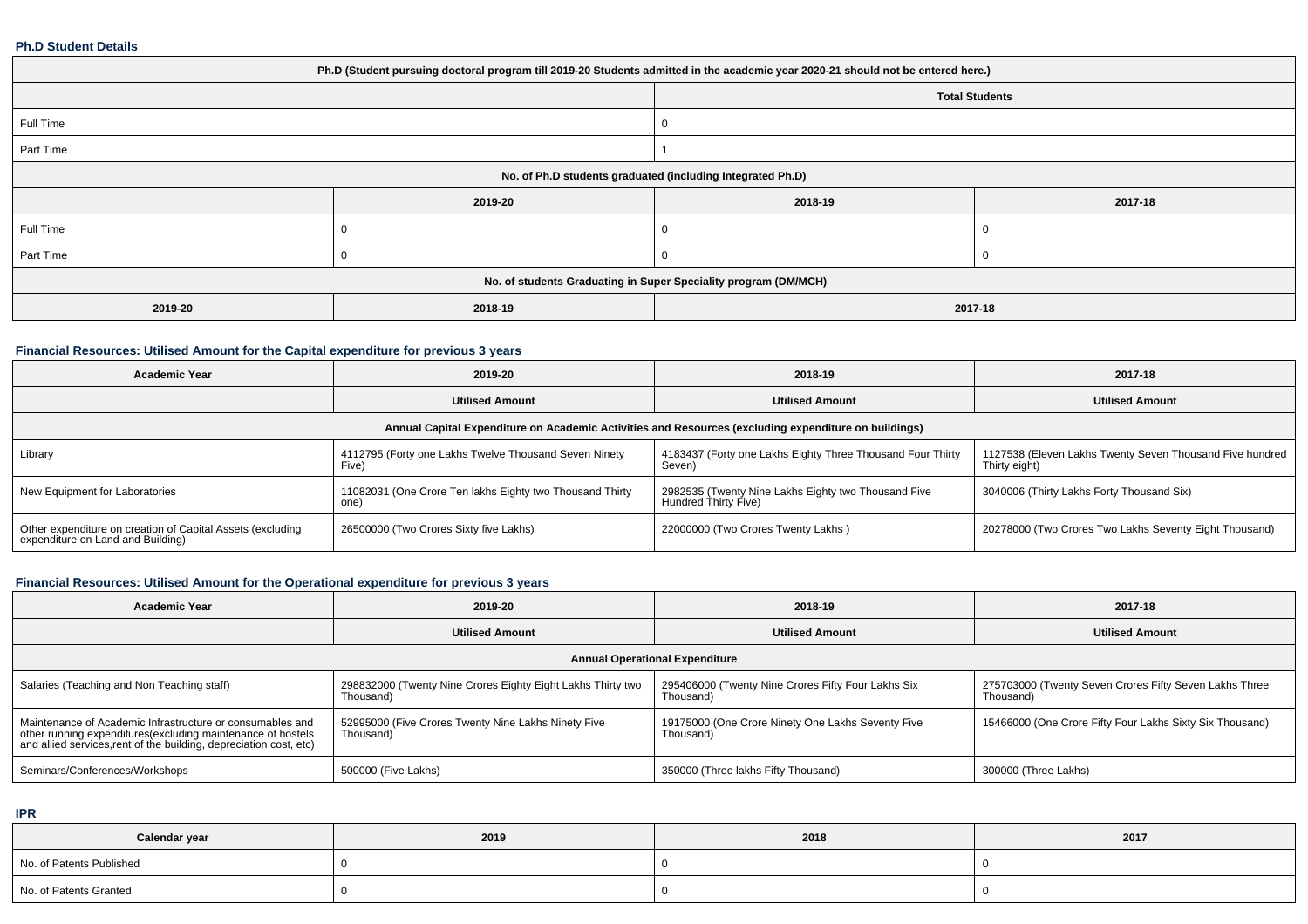#### **Sponsored Research Details**

| <b>Financial Year</b>                    | 2019-20 | 2018-19 | 2017-18 |  |
|------------------------------------------|---------|---------|---------|--|
| Total no. of Sponsored Projects          |         |         |         |  |
| Total no. of Funding Agencies            |         |         |         |  |
| Total Amount Received (Amount in Rupees) |         |         |         |  |
| Amount Received in Words                 | Zero    | Zero    | Zero    |  |

### **OPD Attendance & Bed Occupancy**

| . Average OPD attendance in the calendar year 2019. | 700 |
|-----------------------------------------------------|-----|
|-----------------------------------------------------|-----|

### **PCS Facilities: Facilities of physically challenged students**

| 1. Do your institution buildings have Lifts/Ramps?                                                                                                        | Yes, more than 80% of the buildings |
|-----------------------------------------------------------------------------------------------------------------------------------------------------------|-------------------------------------|
| 2. Do your institution have provision for walking aids, includingwheelchairs and transportation from one building to another for<br>handicapped students? | Yes                                 |
| 3. Do your institution buildings have specially designed toilets for handicapped students?                                                                | Yes, less than 40% of the buildings |

#### **Faculty Details**

| Srno           | Name                          | Age | Designation                                         | Gender | Qualification | Experience (In<br>Months) | <b>Is Associated</b><br><b>Last Year</b> | <b>Currently</b><br>working with<br>institution? | <b>Joining Date</b> | <b>Leaving Date</b>      | <b>Association type</b> |
|----------------|-------------------------------|-----|-----------------------------------------------------|--------|---------------|---------------------------|------------------------------------------|--------------------------------------------------|---------------------|--------------------------|-------------------------|
|                | DR RAJIV S<br><b>DESAI</b>    | 52  | Professor                                           | Male   | <b>MDS</b>    | 62                        | Yes                                      | Yes                                              | 02-09-2010          | $\sim$                   | Regular                 |
| $\overline{2}$ | DR PANKAJ M<br><b>SHIRSAT</b> | 42  | Associate<br>Professor                              | Male   | <b>MDS</b>    | 36                        | Yes                                      | Yes                                              | 26-12-2008          | $\overline{\phantom{a}}$ | Regular                 |
| 3              | DR POOJA<br>PRASAD            | 38  | Assistant<br>Professor                              | Female | <b>MDS</b>    | 30                        | Yes                                      | Yes                                              | 10-08-2011          | $\overline{\phantom{a}}$ | Regular                 |
|                | DR SHIVANI<br><b>BANSAL</b>   | 42  | Associate<br>Professor                              | Female | <b>MDS</b>    | 42                        | Yes                                      | Yes                                              | 07-10-2006          | $\overline{\phantom{a}}$ | Regular                 |
| 5              | DR KAUSTUBH<br>SANSARE        | 51  | Associate<br>Professor                              | Male   | <b>MDS</b>    | 60                        | Yes                                      | Yes                                              | 18-09-1995          | $\overline{\phantom{a}}$ | Regular                 |
| 6              | DR FRENY<br>KARJODKAR         | 61  | Professor                                           | Female | <b>MDS</b>    | 76                        | Yes                                      | Yes                                              | 10-02-1987          | $\sim$                   | Regular                 |
|                | DR SUNALI<br><b>KHANNA</b>    | 41  | Associate<br>Professor                              | Female | MDS+Ph.D      | 40                        | Yes                                      | Yes                                              | 21-09-2005          | $\sim$                   | Regular                 |
| 8              | DR SEEMA<br>KAMBLE            | 37  | Associate<br>Professor                              | Female | <b>MDS</b>    | 28                        | Yes                                      | Yes                                              | 02-04-2013          | $\sim$                   | Regular                 |
| 9              | <b>DR AMIT</b><br>CHAUDHARI   | 35  | Assistant<br>Professor                              | Male   | <b>MDS</b>    | 28                        | Yes                                      | Yes                                              | 15-12-2014          | $\sim$                   | Regular                 |
| 10             | DR N N<br>ANDRADE             | 58  | Dean / Principal /<br>Director / Vice<br>Chancellor | Female | <b>MDS</b>    | 76                        | Yes                                      | Yes                                              | 10-02-1987          | $\sim$                   | Regular                 |
| 11             | DR M D<br><b>DESHPANDE</b>    | 57  | Professor                                           | Male   | <b>MDS</b>    | 74                        | Yes                                      | Yes                                              | 15-03-1988          | $\sim$                   | Regular                 |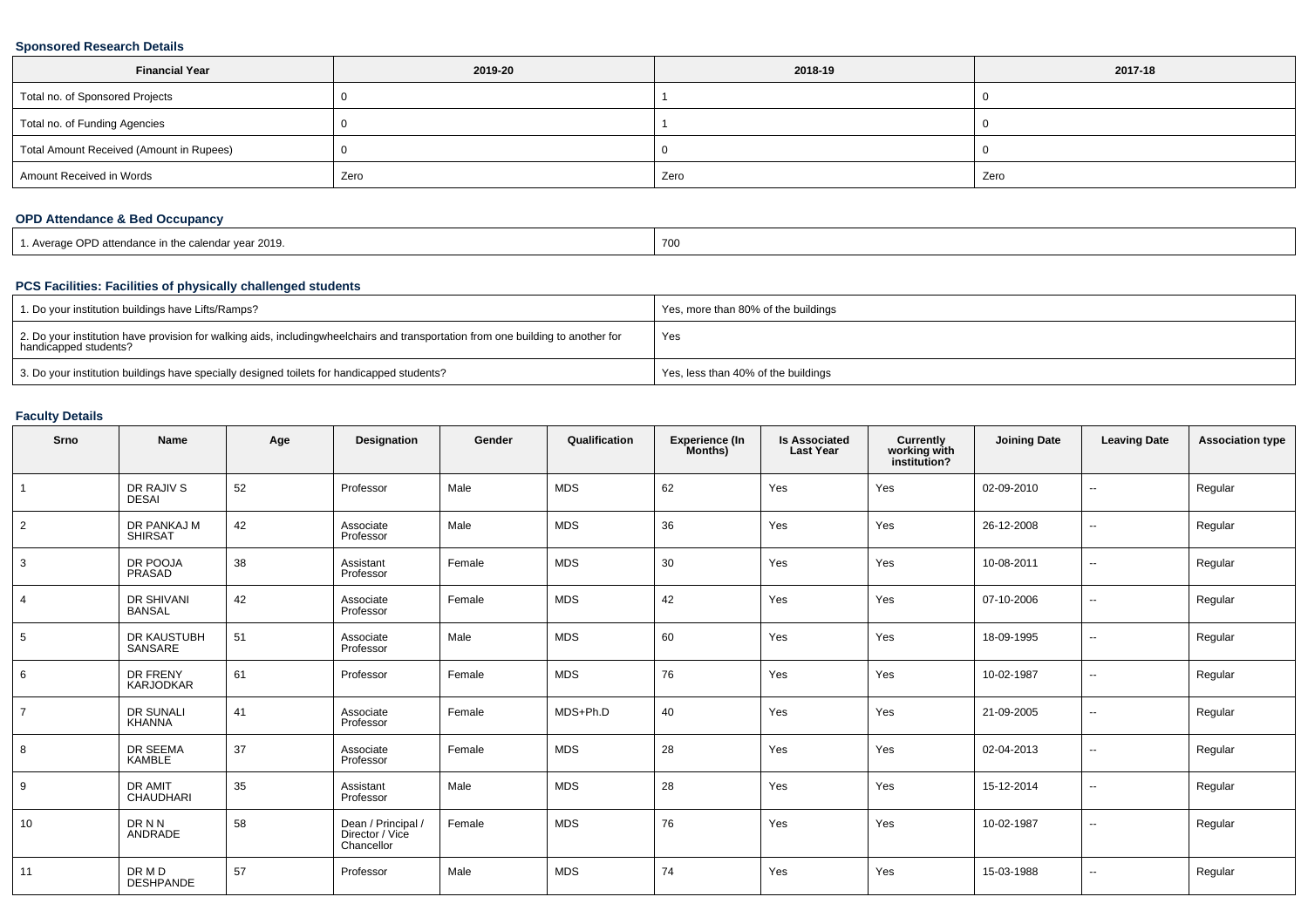| 12 | DR TN<br><b>GANDHEWAR</b>             | 46 | Associate<br>Professor | Female | <b>MDS</b> | 44 | Yes | Yes | 01-09-2003 | $\overline{\phantom{a}}$ | Regular |
|----|---------------------------------------|----|------------------------|--------|------------|----|-----|-----|------------|--------------------------|---------|
| 13 | DR P A RANDIVE                        | 41 | Assistant<br>Professor | Female | <b>MDS</b> | 40 | Yes | Yes | 21-09-2005 | $\overline{\phantom{a}}$ | Regular |
| 14 | DR D M<br><b>MESHRAM</b>              | 39 | Assistant<br>Professor | Female | <b>MDS</b> | 32 | Yes | Yes | 02-01-2009 | $\overline{\phantom{a}}$ | Regular |
| 15 | DR S CHORADIA                         | 37 | Assistant<br>Professor | Female | <b>MDS</b> | 30 | Yes | Yes | 01-09-2010 | $\overline{\phantom{a}}$ | Regular |
| 16 | DR A J CHAVAN                         | 37 | Assistant<br>Professor | Male   | <b>MDS</b> | 30 | Yes | Yes | 01-03-2013 | $\sim$                   | Regular |
| 17 | DR S N INGOLE                         | 50 | Associate<br>Professor | Female | <b>MDS</b> | 58 | Yes | Yes | 01-12-1995 | $\overline{\phantom{a}}$ | Regular |
| 18 | DR K S BANGA                          | 55 | Professor              | Male   | <b>MDS</b> | 70 | Yes | Yes | 23-03-1990 | $\sim$                   | Regular |
| 19 | DR VATHSALYA<br><b>SHETTY</b>         | 52 | Professor              | Female | <b>MDS</b> | 64 | Yes | Yes | 16-08-1995 | --                       | Regular |
| 20 | DR PANKAJ<br><b>GUPTA</b>             | 41 | Assistant<br>Professor | Male   | <b>MDS</b> | 36 | Yes | Yes | 21-02-2007 | --                       | Regular |
| 21 | DR HEERESH<br><b>SHETTY</b>           | 41 | Assistant<br>Professor | Male   | <b>MDS</b> | 36 | Yes | Yes | 01-10-2007 | --                       | Regular |
| 22 | DR PRAVIN<br><b>PATIL</b>             | 37 | Assistant<br>Professor | Male   | <b>MDS</b> | 32 | Yes | Yes | 25-08-2009 | --                       | Regular |
| 23 | DR SACHIN<br><b>METKARI</b>           | 38 | Assistant<br>Professor | Male   | <b>MDS</b> | 32 | Yes | Yes | 17-11-2009 | --                       | Regular |
| 24 | DR JATIN ATRAM                        | 32 | Assistant<br>Professor | Male   | <b>MDS</b> | 20 | Yes | Yes | 01-09-2015 | --                       | Regular |
| 25 | DR AJINKYA<br><b>PAWAR</b>            | 34 | Assistant<br>Professor | Male   | <b>MDS</b> | 22 | Yes | Yes | 22-02-2016 | --                       | Regular |
| 26 | DR ASHISH<br><b>MANDWE</b>            | 43 | Associate<br>Professor | Male   | <b>MDS</b> | 40 | Yes | Yes | 18-06-2012 | $\sim$                   | Regular |
| 27 | DR A P WADKAR                         | 60 | Professor              | Female | <b>MDS</b> | 78 | Yes | Yes | 20-06-1986 | $\sim$                   | Regular |
| 28 | DR VISHWAS<br>KHARSAN                 | 54 | Professor              | Male   | <b>MDS</b> | 58 | Yes | Yes | 02-01-1995 | --                       | Regular |
| 29 | DR RAHUL<br>KULKARNI                  | 40 | Associate<br>Professor | Male   | <b>MDS</b> | 36 | Yes | Yes | 22-06-2012 | $\overline{\phantom{a}}$ | Regular |
| 30 | DR HAZARI<br>GOLAM<br><b>MUSTAFFA</b> | 41 | Assistant<br>Professor | Male   | <b>MDS</b> | 34 | Yes | Yes | 01-10-2007 | --                       | Regular |
| 31 | DR SUBHASH<br><b>BANDGAR</b>          | 41 | Assistant<br>Professor | Male   | <b>MDS</b> | 34 | Yes | Yes | 13-11-2007 | $\sim$                   | Regular |
| 32 | DR RAVINDRA<br><b>PAWAR</b>           | 37 | Assistant<br>Professor | Male   | <b>MDS</b> | 28 | Yes | Yes | 16-06-2011 | $\overline{\phantom{a}}$ | Regular |
| 33 | DR PRAVIN<br><b>RAIPURE</b>           | 37 | Assistant<br>Professor | Male   | <b>MDS</b> | 28 | Yes | Yes | 22-07-2011 | $\sim$                   | Regular |
| 34 | DR MOHANA<br><b>TAGORE</b>            | 36 | Assistant<br>Professor | Female | <b>MDS</b> | 20 | Yes | Yes | 23-01-2017 | $\sim$                   | Regular |
| 35 | DR ADESH<br>KAKADE                    | 50 | Professor              | Male   | <b>MDS</b> | 58 | Yes | Yes | 01-12-1995 | $\overline{\phantom{a}}$ | Regular |